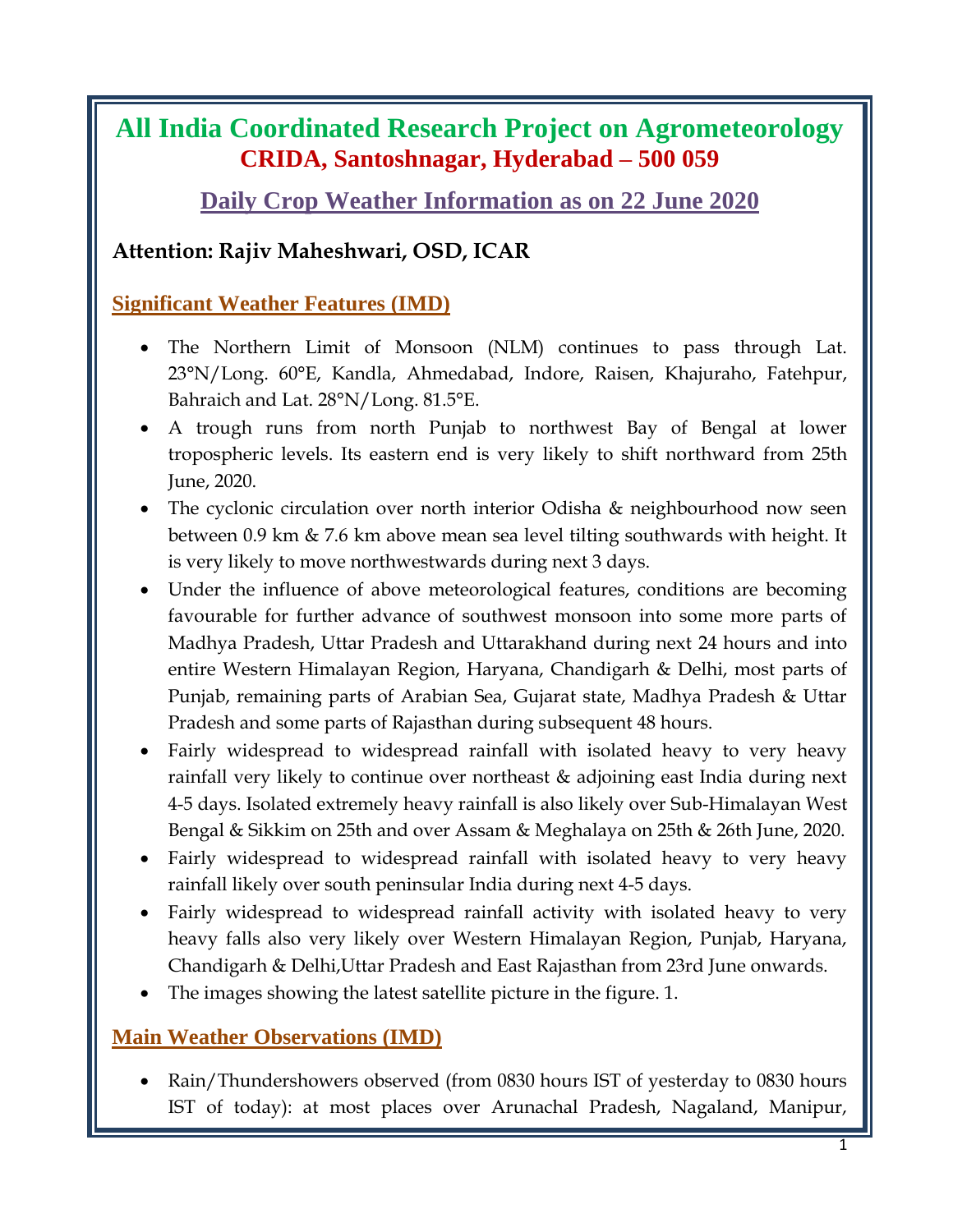Mizoram & Tripura, West Bengal & Sikkim, Jharkhand, Konkan & Goa, Chhattisgarh, Coastal Karnataka, Lakshadweep and Kerala & Mahe; at many places over Andaman & Nicobar Islands, Odisha, Bihar, East Uttar Pradesh, East Madhya Pradesh, Saurashtra & Kutch and South Interior Karnataka; at a few places over Haryana, Chandigarh & Delhi, Punjab, West Madhya Pradesh, Marathwada, Vidarbha and Coastal Andhra Pradesh & Yanam and at isolated places over West Uttar Pradesh, Uttarakhand, Himachal Pradesh, Jammu & Kashmir, Ladakh, Gilgit-Baltistan & Muzaffarabad, Rajasthan, Gujarat Region, Madhya Maharashtra, Telangana, Tamil Nadu, Puducherry & Karaikal and North Interior Karnataka.

- Heavy to very heavy rainfall with extremely heavy falls observed at isolated places over Saurashtra & Kutch, Odisha and Kerala & Mahe; heavy rainfall at isolated places over Chhattisgarh and West Bengal & Sikkim.
- Thunderstorm observed (from 1730 hours IST yesterday to 0830 hours IST of today): at isolated places over Jammu & Kashmir, Ladakh, Gilgit-Baltistan & Muzaffarabad, Himachal Pradesh, Punjab, Haryana, Chandigarh & Delhi, East Uttar Pradesh, Chhattisgarh, West Madhya Pradesh, Tamilnadu, Saurashtra & Kutch, Puduchery & Karaikal, Gangetic West Bengal and Assam & Meghalaya.
- Maximum Temperature Departures as on 21-06-2020: Maximum temperatures were appreciably above normal (3.1°C to 5.0°C) at isolated places over Assam & Meghalaya and Tamilnadu, Puducherry & Karaikal; above normal (1.6°C to 3.0°C) at most places over Nagaland, Manipur, Mizoram & Tripura; at many places over North interior Karnataka and at isolated places over Konkan & Goa and Saurashtra & Kutch. They were appreciably below normal (-3.1°C to -5.0°C) at most places over Chhattisgarh and Jharkhand; at many places over East Uttar Pradesh, Telangana, Arunachal Pradesh and Uttarakhand and at isolated places over West Uttar Pradesh, East Madhya Pradesh and Andaman & Nicobar Islands and below normal  $(-1.6^{\circ}\text{C})$  to  $-3.0^{\circ}\text{C}$  at most places over Lakshadweep; at many places over Odisha, Coastal Andhra Pradesh & Yanam, Haryana, Chandigarh & Delhi and Punjab; at a few places over Bihar and Saurashtra & Kutch and at isolated places over West Bengal & Sikkim, West Madhya Pradesh, Kerala & Mahe and Marathawada and near normal over rest parts of the country. Yesterday, the highest Maximum temperature of 41.9°C was reported at Ganganagar (West Rajasthan).
- Minimum Temperature Departures as on 22-06-2020: Minimum temperatures are above normal (1.6°C to 3.0°C) at many places over West Rajasthan and Sub-Himalayan West Bengal & Sikkim; at a few places over East Rajasthan and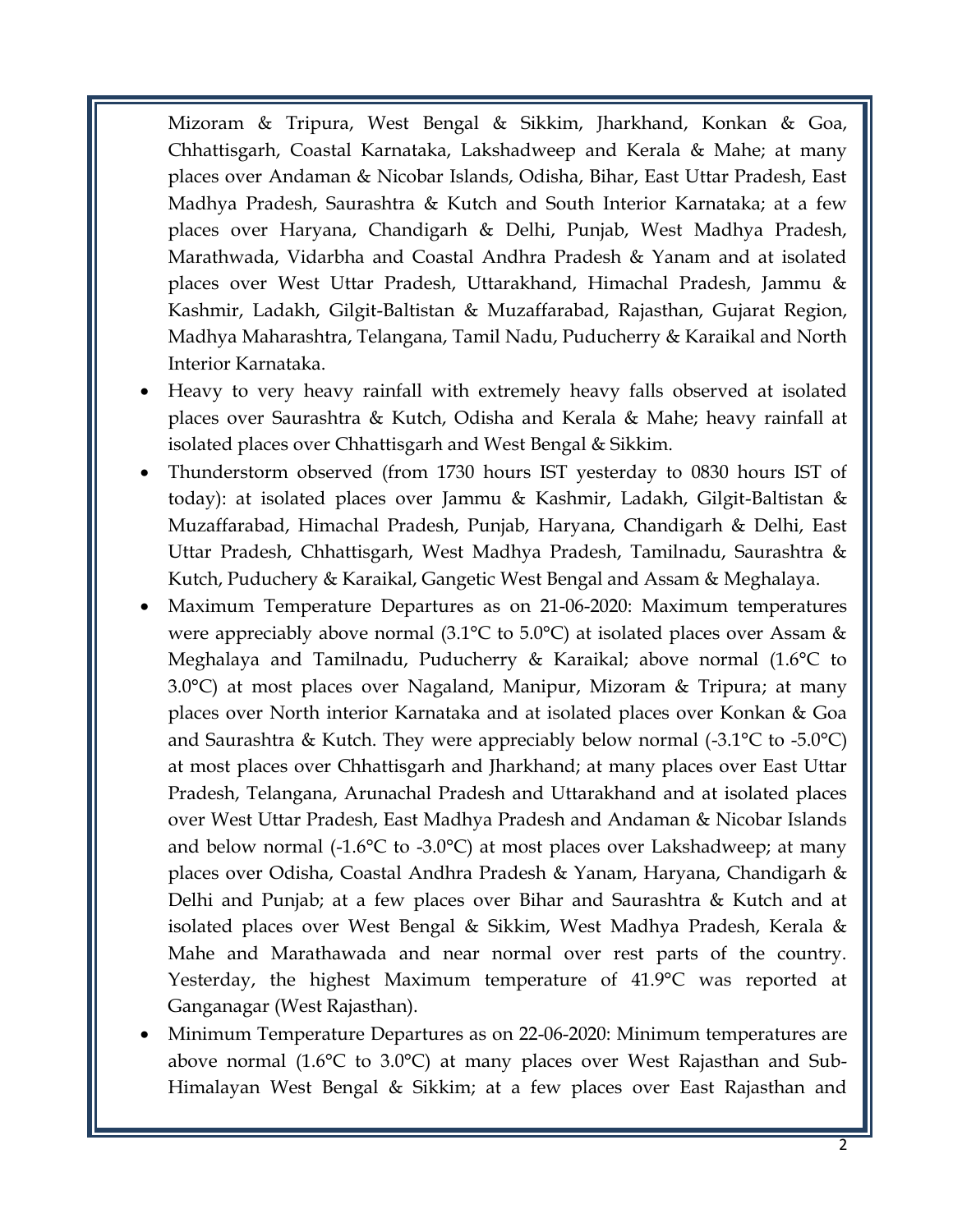Andaman & Nicobar Islands; at isolated places over Assam & Meghalaya, Telangana and Tamilnadu, Puducherry & Karaikal. They are appreciably below normal (-3.1°C to -5.0°C) at isolated places over East Madhya Pradesh and Haryana, Chandigarh & Delhi; below normal (-1.6°C to -3.0°C) at most places over Punjab; at a few places over East Uttar Pradesh, Chhattisgarh and Saurashtra & Kutch; at isolated places over Jammu & Kashmir, Ladakh, Gilgit-Baltistan & Muzaffarabad, West Madhya Pradesh and Odisha and near normal over rest parts of the country. The lowest minimum temperature of 21.0°C reported at Sundargarh (Odisha) over the plains of the country.

#### **Weather Warning during the next 5 days (IMD)**

- 22 June (Day 1): Heavy to very heavy rainfall at isolated places with extremely heavy falls at isolated places very likely over Chhattisgarh; heavy to very heavy rainfall at isolated places over Odisha and Saurashtra & Kutch; and heavy rainfall at isolated places over East Uttar Pradesh, East Madhya Pradesh, Vidarbha, Sub-Himalayan West Bengal & Sikkim, Andaman & Nicobar Islands, Arunachal Pradesh, Assam & Meghalaya, Nagaland, Manipur, Mizoram & Tripura, Gujarat Region, Konkan & Goa, Telangana, Coastal & South Interior Karnataka, Tamil Nadu, Puducherry & Karaikal and Kerala & Mahe. Thunderstorm accompanied with lightning very likely at isolated places over Jammu & Kashmir, Ladakh, Gilgit-Baltistan & Muzaffarabad, Himachal Pradesh, Uttarakhand, Punjab, Haryana, Chandigarh & Delhi, Uttar Pradesh, Rajasthan, Madhya Pradesh, Vidarbha, Chhattisgarh, Bihar, Jharkhand, Saurashtra & Kutch and Telangana. Strong Wind (wind speed reaching 50-60 kmph) very likely over Southwest & adjoining Westcentral Arabian Sea; (wind speed reaching 40-50 kmph) over Eastcentral Arabian Sea. Squally Weather (wind speed reaching 40-50 kmph) over Northeast Arabian Sea and along & off Gujarat Coast, Lakshadweep areas, Southeast Bay of Bengal and south Andaman Sea. Fishermen are advised not to venture into sea over these areas.
- 23 June (Day 2): Heavy rainfall at isolated places very likely over Uttarakhand, East Uttar Pradesh, East Rajasthan, Madhya Pradesh, Chhattisgarh, Arunachal Pradesh, Assam & Meghalaya, Nagaland, Manipur, Mizoram & Tripura, Sub-Himalayan West Bengal & Sikkim, Saurashtra & Kutch and Coastal Karnataka. Thunderstorm accompanied with lightning very likely at isolated places over Jammu & Kashmir, Ladakh, Gilgit-Baltistan & Muzaffarabad, Himachal Pradesh, Uttarakhand, Punjab, Haryana, Chandigarh & Delhi, Uttar Pradesh, Rajasthan, Madhya Pradesh, Jharkhand and Rayalaseema. Strong Wind (wind speed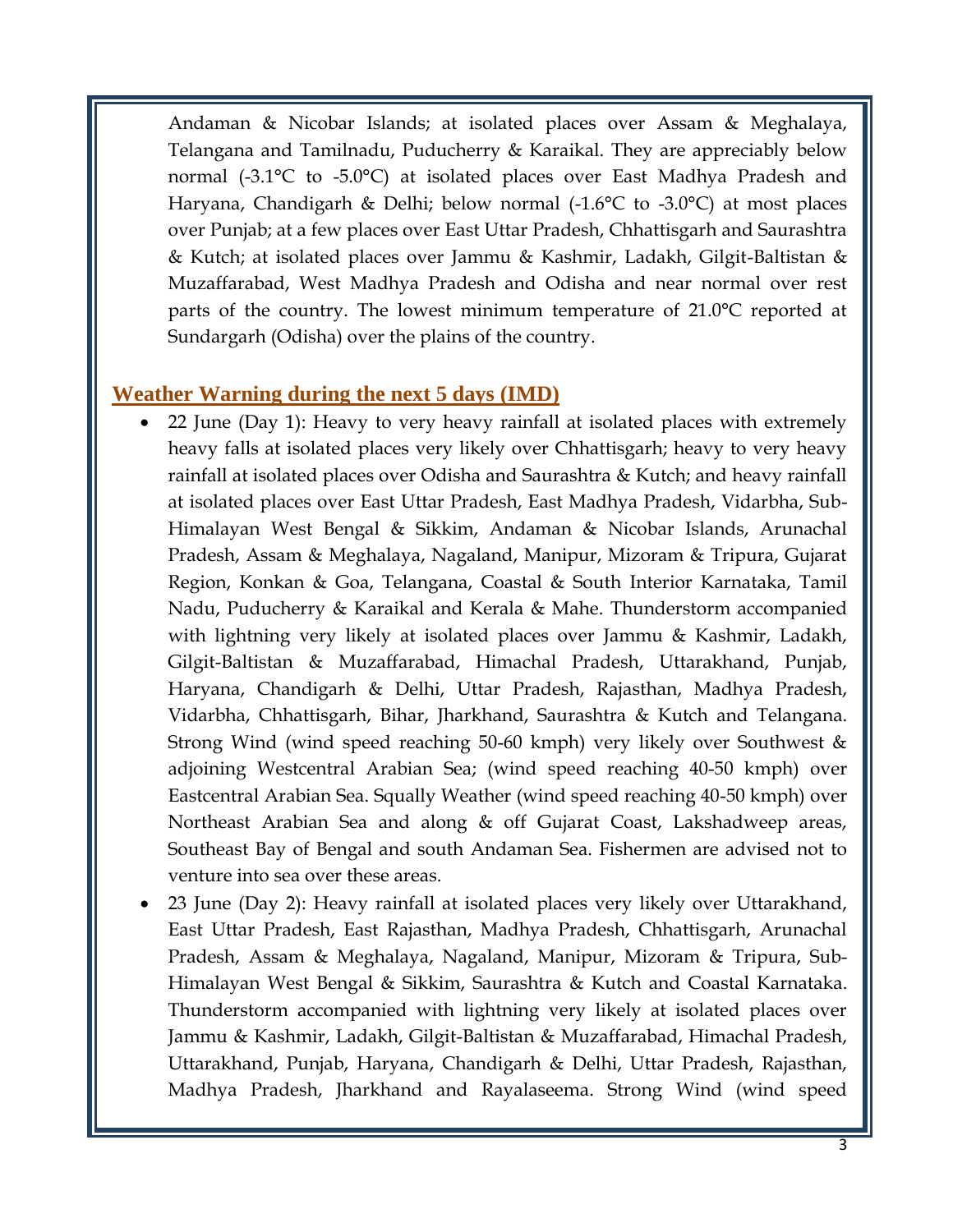reaching 50-60 kmph) very likely over Southwest & adjoining Westcentral Arabian Sea; (wind speed reaching 40-50 kmph) over Eastcentral Arabian Sea. Squally Weather (wind speed reaching 40-50 kmph) over Northeast Arabian Sea and along & off Gujarat Coast and Lakshadweep areas. Fishermen are advised not to venture into sea over these areas.

- 24 June (Day 3): Heavy to very heavy rainfall at isolated places very likely over Himachal Pradesh, Uttarakhand, Uttar Pradesh, East Rajasthan, West Madhya Pradesh, Bihar, Sub-Himalayan West Bengal & Sikkim, Arunachal Pradesh, Assam & Meghalaya and Nagaland, Manipur, Mizoram & Tripura; heavy rainfall at isolated places over Jammu & Kashmir, Ladakh, Gilgit-Baltistan & Muzaffarabad, Punjab, Haryana, Chandigarh & Delhi, West Rajasthan, Gujarat Region, Coastal Karnataka, Kerala & Mahe and Lakshadweep. Thunderstorm accompanied with lightning very likely at isolated places over Jharkhand, Coastal Andhra Pradesh & Yanam and Rayalaseema. Strong Wind (wind speed reaching 50-60 kmph) very likely over Southwest & adjoining Westcentral Arabian Sea; (wind speed reaching 40-50 kmph) over Eastcentral Arabian Sea. Squally Weather (wind speed reaching 40-50 kmph) over Lakshadweep areas, Kerala & Karnataka coasts. Fishermen are advised not to venture into sea over these areas.
- 25 June (Day 4): Heavy to very heavy rainfall at isolated places with extremely heavy falls at isolated places likely over Sub-Himalayan West Bengal & Sikkim and Assam & Meghalaya; heavy to very heavy rainfall at isolated places over Uttarakhand, Uttar Pradesh, East Rajasthan, West Madhya Pradesh, Bihar, Arunachal Pradesh, Nagaland, Manipur, Mizoram & Tripura Coastal & South Interior Karnataka and Kerala & Mahe and heavy rainfall at isolated places over Jammu & Kashmir, Ladakh, Gilgit-Baltistan & Muzaffarabad, Himachal Pradesh, Punjab, Haryana, Chandigarh & Delhi, Rayalaseema, Tamil Nadu, Puducherry & Karaikal and Lakshadweep. Thunderstorm accompanied with lightning likely at isolated places over Jharkhand, Gangetic West Bengal, Odisha, Coastal Andhra Pradesh & Yanam and Rayalaseema. Strong Wind (wind speed reaching 50-60 kmph) likely over Southwest & adjoining Westcentral Arabian Sea; (wind speed reaching 40-50 kmph) over Eastcentral Arabian Sea. Squally Weather (wind speed reaching 40-50 kmph) over Lakshadweep areas, Kerala & Karnataka coasts. Fishermen are advised not to venture into sea over these areas.
- 26 June (Day 5): Heavy rainfall at a few places with very heavy to extremely heavy falls at isolated places likely over Kerala & Mahe; heavy to very heavy rainfall at isolated places with extremely heavy falls at isolated places likely over Assam & Meghalaya and Coastal & South Interior Karnataka; heavy to very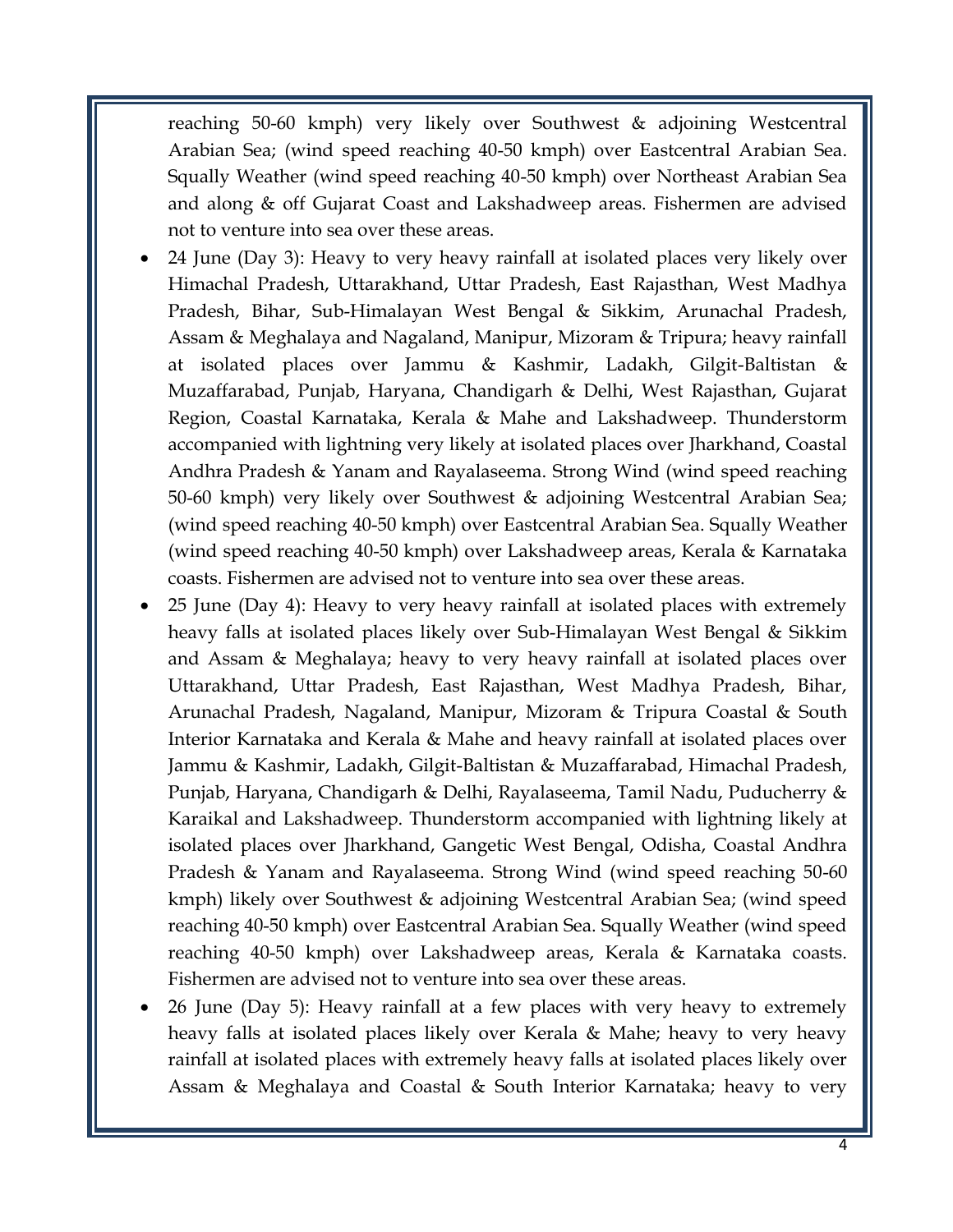heavy rainfall at isolated places over Bihar, Sub-Himalayan West Bengal & Sikkim, Arunachal Pradesh and Tamil Nadu, Puducherry & Karaikal and heavy rainfall at isolated places over Uttarakhand, Uttar Pradesh and Rayalaseema. Thunderstorm accompanied with lightning likely at isolated places over Jharkhand, Gangetic West Bengal and Odisha. Strong Wind (wind speed reaching 50-60 kmph) likely over Southwest & adjoining Westcentral Arabian Sea; (wind speed reaching 40-50 kmph) over Eastcentral Arabian Sea. Squally Weather (wind speed reaching 40-50 kmph) over Lakshadweep areas, Kerala & Karnataka coasts. Fishermen are advised not to venture into sea over these areas.

 The weather outlook for seven days i.e., 22 to 30 June 2020 forecasted (Provided by Real-Time Weather Forecasts from NOAA/NCEP collected from http://monsoondata.org/wx2/) rain/thundershower may occur over Some parts of Extreme northern parts of India. (Fig. 2).

# **Agricultural activities (AICRPAM-CRIDA)**

### **Uttar Pradesh**

### **Weather condition:**

Medium to dance cloudy weather on 17-21 June and 9.0 mm cumulative rainfall may be appear during this week as per forecast received. Hot humid condition may be prevailing during this week. Maximum temperature may be expected 2.0- 3 °C below to its normal, where as minimum temperature may be near to its normal. SE winds may be prevailing from 11.3- 19.7 km/hr ranged, which is 6 to 7 km/hr higher than its normal during this week.

### **Contingency measure:**

- Paddy: Monsoon onset about 22-23 June Farmers are advice sowing of short duration rice varieties such as N-118,N-80,N-1,N-2,N-97,Pant dhan-12, Barani deep, IR-50, Ratna, HUR-3022 and cented rice such as T-3, Pusa basmati-1, Pusa sungandh-4&5, and Malviya sugandh-4-3 and Malviya basmati 10-9 etc. Nursery should be raised during 3rd week of June. Seed should be treated with Streptocycline 4.0 g with 45 lt. water for 30-35 kg seed/ ha soaking for the control of Bacterial blight. Treated seed should always be used for the purpose .If seen deficiency of Iron or Zink in the old seedlings spray 5 kg Ferus-sulfate or 5.0 Zinc sulfate mixed 20 kg Urea with 500 lt. water solution.
- Maize: Sowing of medium sown crop varieties such as Hybrid Dakan-107, Malveya hybrid-2, JH-3459, Prakash, PSM-5, Pro-303, KH-510, MMH-113, Azad hybrid-1,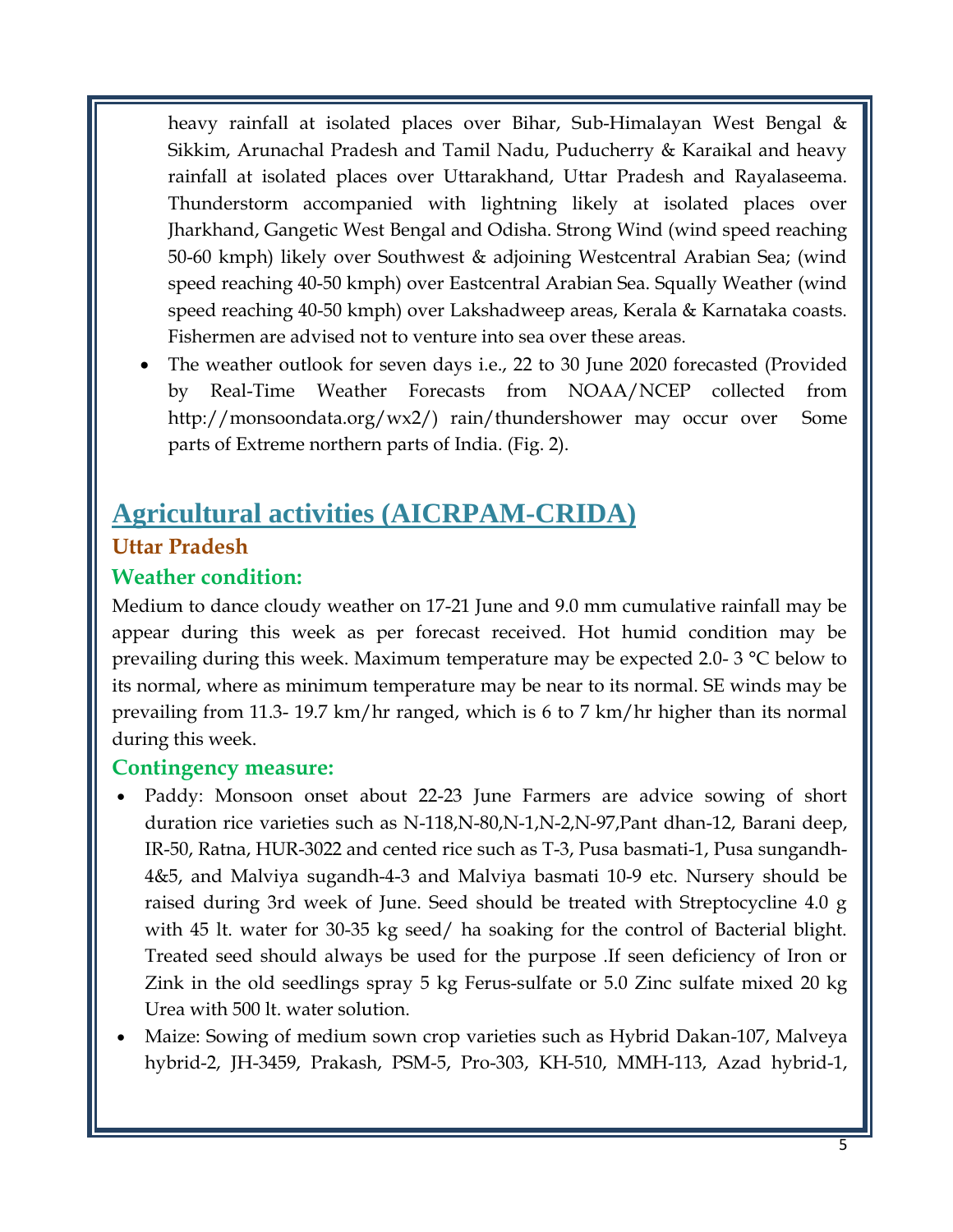Azad hybrid-2, DKC--7074 and Composite varieties Novjoti , Pusa-2, Sweta and Azad uttam should be sown 18-20 kg/ha treated seed.

- Pigeon pea: Irrigation and weeding should be done.
- Zaid Urd: Harvest mature crop as soon as early.
- Zaid Moong: Harvest mature crop as soon as early.
- Sun flower: Harvest mature crop as soon as early.
- Brinjal / Chilies: Pick up mature fruits on standing crop and moisture should be maintained. Spray 2% Neem oil solution against Fruit borer. Prepare field and arranged seeds and fertilizer for growing nursery.
- Leafy Vegetable: Cutting, marketing, light irrigation should be given at evening.
- MP Chari / Mucchari /Pearl-millet: Cutting should be done at knee height. Sowing of SSG-988-898, PC-23, SSG-59 -3 and MP chari @ 30-40 kg seeds /ha. Light irrigation applied after 20 days of sowing. Sowing should be taken up of Pearl-millet varieties such as Raj-171, L-72 and L-74 done for mixed cropping.
- Animal: Protect from heat waves and keep their room cool by using cooler. Jute bag may be used as curtain in the door and windows and it should be wetted at noon and evening. Bathing should be taken up at morning and evening before milking. Drinking water should be given thrice a day. Balanced diet should be given for milch animal and Vaccinate if need concerned near Veterinary hospital. Used fresh green fodder only for feeding.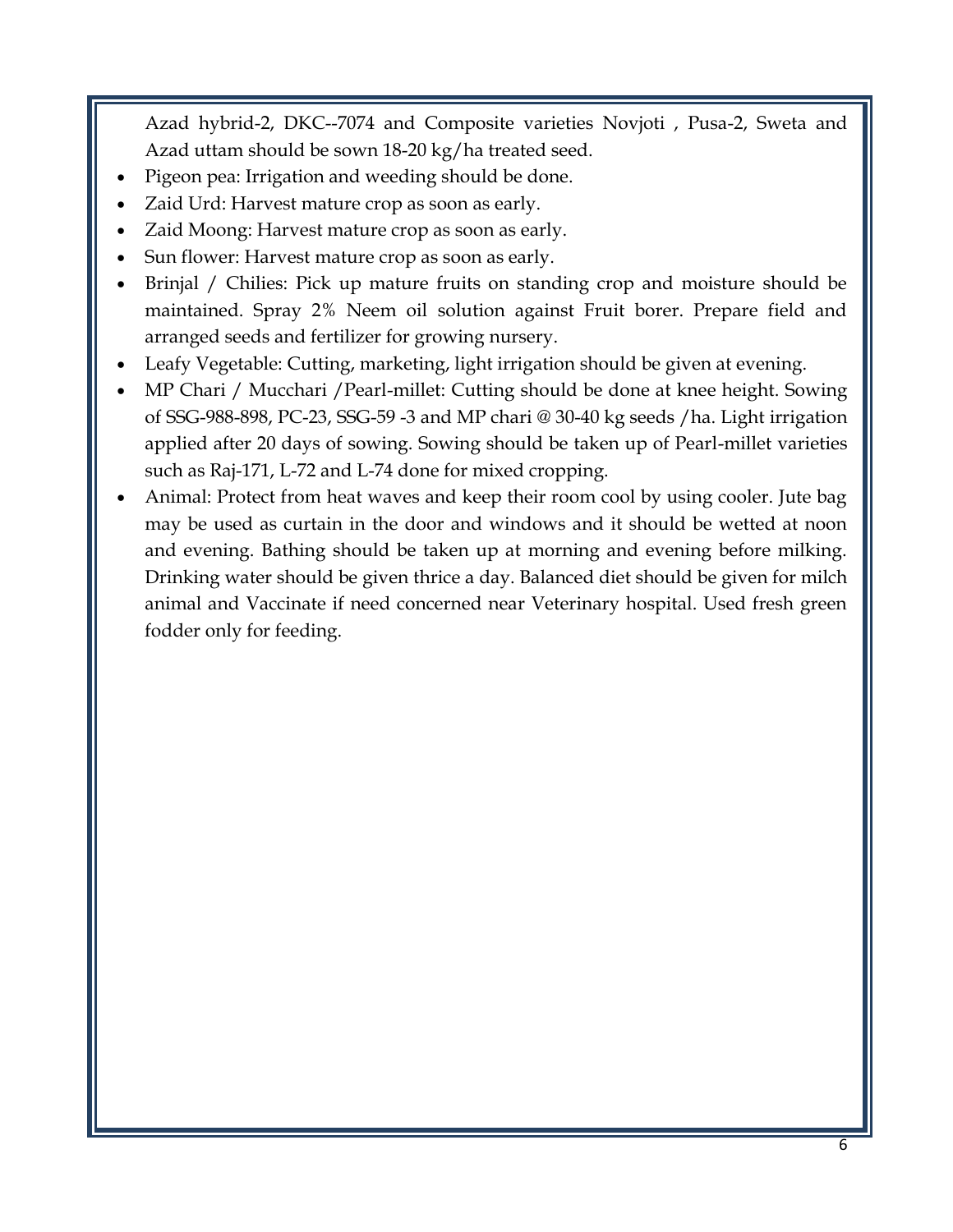